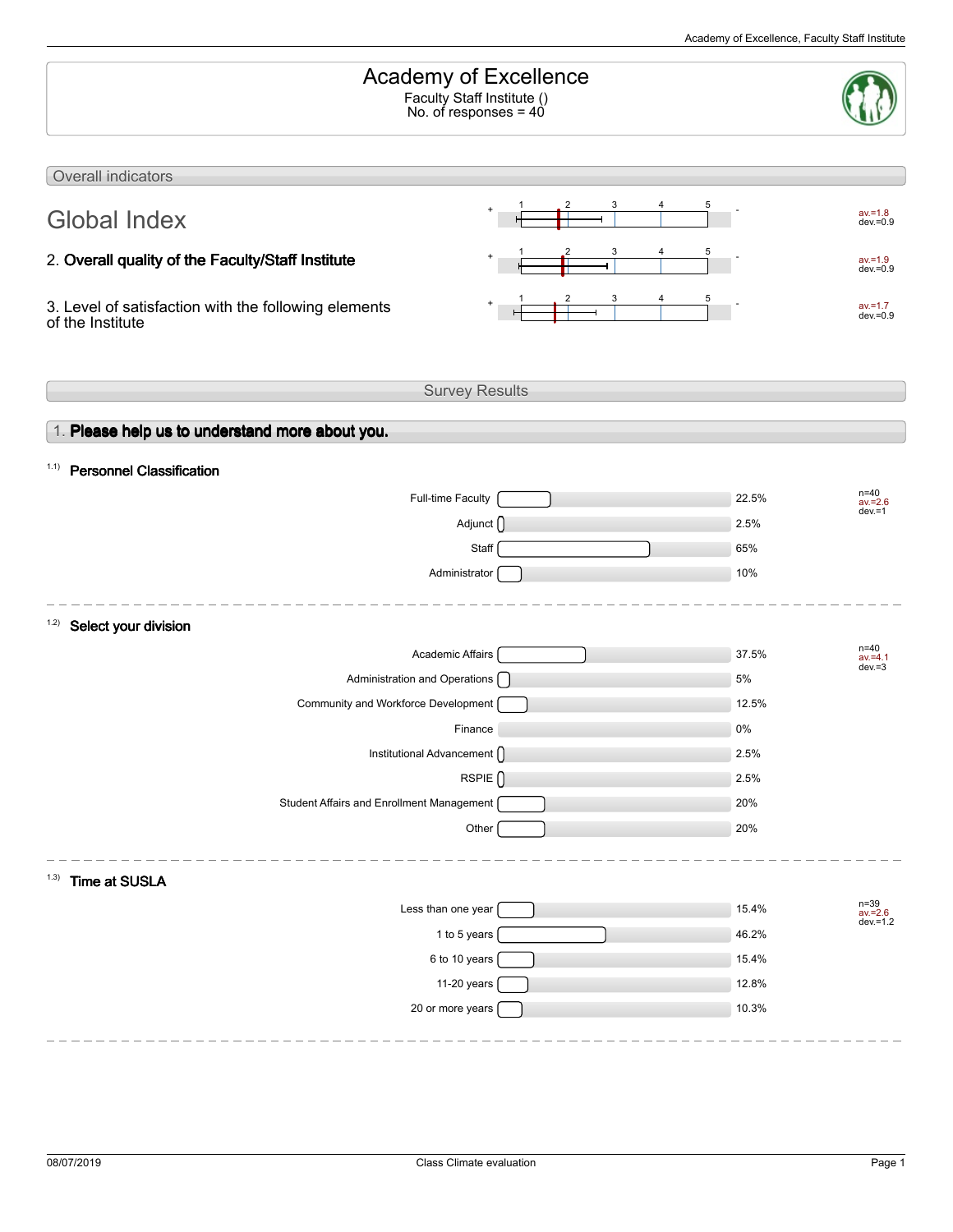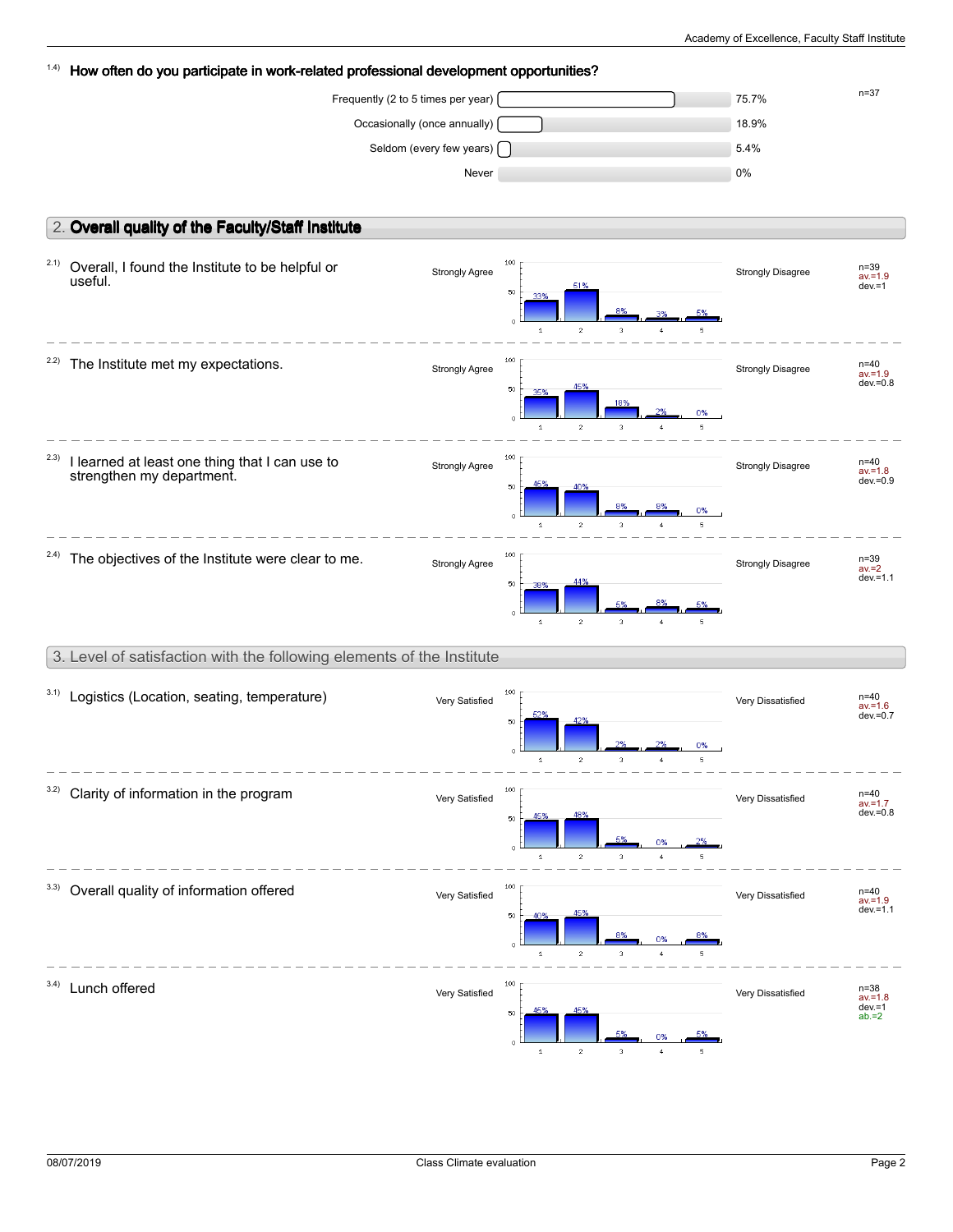|   | v |       | າ     | 3    |    |      |
|---|---|-------|-------|------|----|------|
| x |   |       |       |      |    |      |
|   |   | 84.6% | 7.7%  | 7.7% | 0% | 100% |
| 2 |   | 58.8% | 35.3% | 5.9% | 0% | 100% |
| 3 |   | 100%  | 0%    | 0%   | 0% | 100% |
| 4 |   | 100%  | 0%    | 0%   | 0% | 100% |
| 5 |   | 100%  | 0%    | 0%   | 0% | 100% |
|   |   | 75%   | 19.4% | 5.6% | 0% | 100% |

- 1: Strongly Agree
- 2: Agree
- 3: Neutral 4: Disagree
- 5: Strongly Disagree



### x: Overall, I found the Institute to be helpful or useful. y: **How often do you participate in work-related professional development opportunities?**

1: Frequently (2 to 5 times per year)

- 2: Occasionally (once annually)
- 3: Seldom (every few years)

4: Never